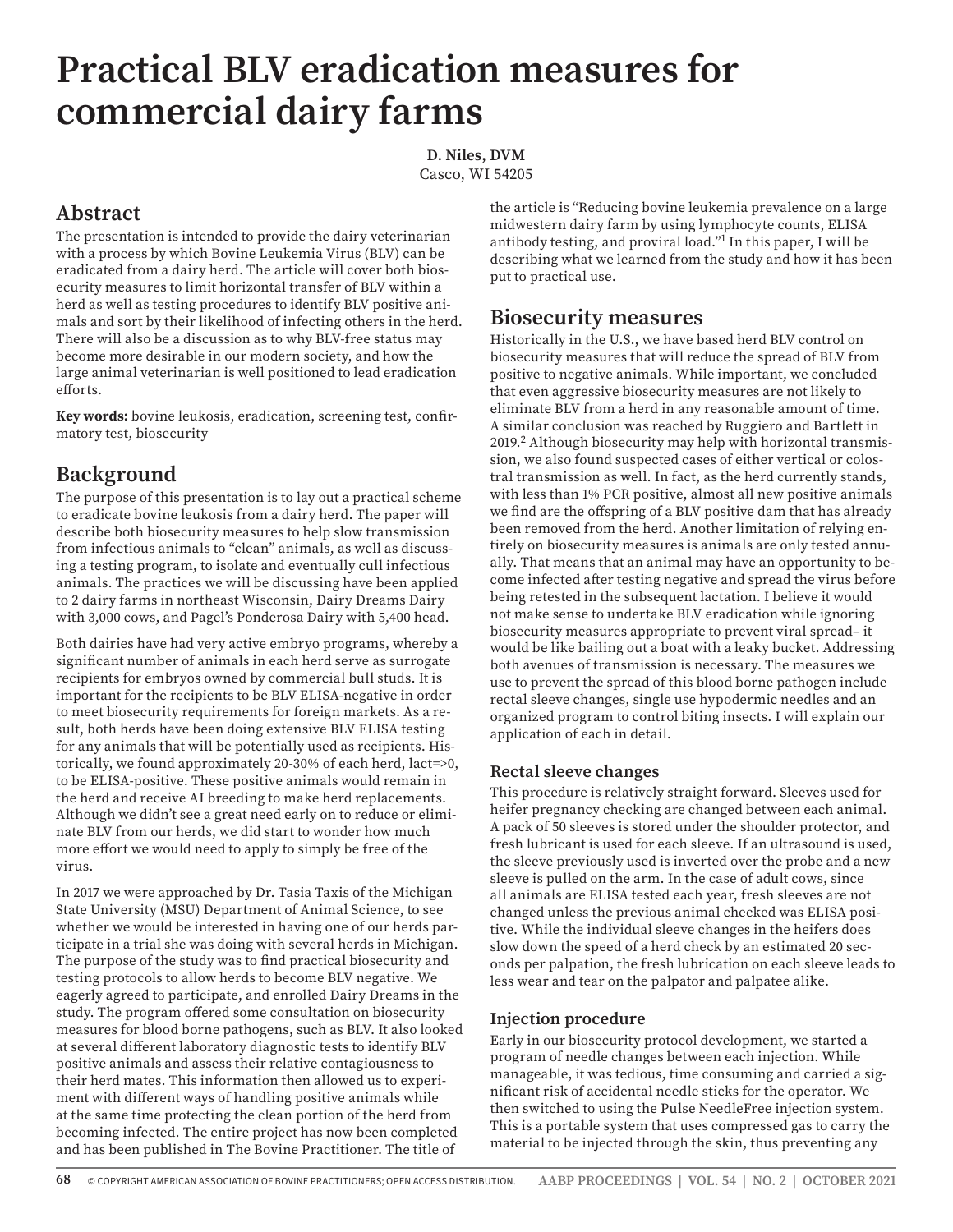**Figure 1:** Dairy herd BLV prevalence as measured by number of lactating cows ELISA-positive divided by total cows tested has decreased with time. The toatl number of cows tested is indicated with each year.



cross contamination of infectious material from one animal to another. The system is very portable and works well with a light backpack carrier, which allows the operator enough freedom of motion to not interfere with rectal palpation. The compressed gas in the barn is a small tank of compressed  $CO<sub>2</sub>$ . Because of the ease of using the Pulse system, and the minimal reaction from the animal being injected, we have now switched to giving all timed-AI injections, and all vaccines in the parlor, while the animals are being milked. Because the parlors have ample compressed air available, we use this to run the Pulse guns and have no need to use  $CO<sub>2</sub>$  bottles in the parlor. The only needles used on either farm at this time are for individual cows or calves receiving antibiotic treatments.

#### **Biting insect control**

Biting flies have been a challenge for cattle and their caregivers since cattle were domesticated. Historically, our fly control measures were like most dairies. We would have a vague plan as to what we were going to do, and then make desultory attempts at fly control until flies got out of control. Then we would spend the rest of the summer in a doomed effort to get the situation under control with heavy applications of insecticide. As we started to see that these insects were thwarting our BLV control efforts, we took a more strategic approach. We consulted with a PhD entomologist who specializes in agricultural operations. As part of this process, we did a complete walk-though of our sites, accessed the critical control points and formulated a plan. In other words, we treated the fly problem the same way we are trained to approach herd mastitis, reproductive programs etc. In this plan, we establish dates when various products should be started, such as larvicide, rather than waiting for flies to be seen. We also have areas, such as used bedding piles, that need regularly scheduled treatments. Finally, we have plastic panels, treated with insecticide, and mounted in several areas that allow us to see when mature insects are arriving. For each of these measures, we have a product, dose, application method and applicator all set up.

We now have very low levels of insect pressure throughout the summer months. Also, due to the strategic rather than reactive process, we spend considerably less money on fly control than we used to. Most of the pharmaceutical companies that sell fly control products have these resources available. The key is to establish a plan and execute the plan as designed.

## **Diagnostic testing program**

While we feel that the biosecurity efforts are important, we have also come to believe, based on our experience in the MSU study, that biosecurity measure alone will take decades to eradicate BLV from a herd. To make reasonable headway, it is also necessary to have not only a comprehensive testing program, but also a committed management plan to deal with the positive animals that are identified. Failure to cull or segregate infectious animals, based on their likelihood of transmitting the virus, will doom the testing program to failure.

#### **ELISA screening test**

Our plan was to follow the sound epidemiological principles learned in veterinary school. That meant we had to identify both a screening test as well as a confirmatory test. The MSU study helped us immensely in that area. We followed the principle that the screening test needed to be quick, inexpensive and have a very high sensitivity. For this purpose, we relied upon the milk ELISA test available from our DHIA lab. This test met our criteria. Since it was a milk test, we could have samples taken on all fresh animals at the time of the DHIA test, thus reducing the labor resources we would need to utilize blood sampling. The lab fee was \$6.50/sample, which we felt was reasonable. Since the assay is measuring antibody levels, we should find all animals that have been exposed to BLV antigens, whether they had become infected carriers or not. Once identified as ELISA positive, no further ELISA testing will be done for this animal while she remains in the herd. She will be recorded in DC305 as ELISA positive for

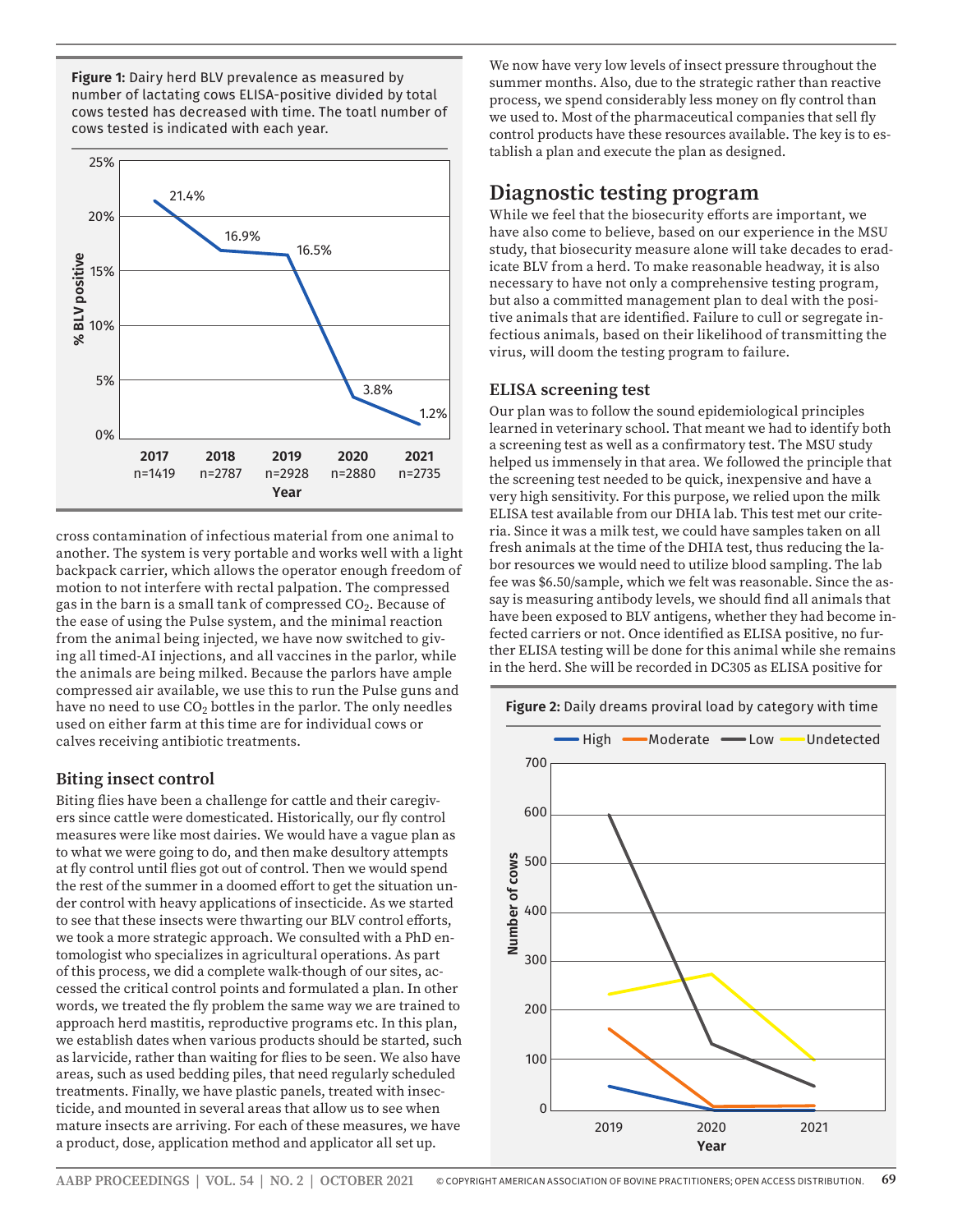life and will be subjected to the confirmatory test at the beginning of each subsequent lactation.

#### **PCR confirmatory test**

After screening all fresh cows, we needed a test that would allow us to both identify truly infected cows, those having BLV DNA in their lymphocytes, as well as assess the cow's potential to infect herd mates. For this, we settled on a new assay being performed by Central Star Labs known as the SS1 ("Super Shedder 1") PCR test that is designed to measure a cow's proviral load. This is a quantitative PCR assay that detects not only the presence of the provirus, but also the relative levels in the blood stream, which strongly correlates with the animal's likelihood of cross-infecting herd mates. Results are reported as a ratio of copies of BLV provirus to copies of an endogenous control gene representing the bovine DNA. This test is performed on whole blood, as the BLV provirus is found in the lymphocytes. The cost of the assay is \$10.00/sample. It meets the requirement of a good confirmatory test in that it is highly specific and not prone to false positives. All ELISA-positive cows are subjected to the SS1 test.

Originally, all animals SS1 >1.0 were culled. At this level, cows are producing as much viral DNA in their lymphocytes as they are bovine DNA. We then established a second cut point of SS1=0.5-1.0. These animals were designated DNB, but were retained in the herd until their production dropped below the 90 lbs. Finally, cows with an SS1 value = .01-.49 were retained in the herd but bred with beef semen. Over the span of 20 months, we were able to steadily lower the action levels as the population of SS1 positive cows was steadily reduced. We are now at the point where all SS1 positive animals are culled immediately after each monthly round of testing. For the last several months that has been 2-4 head.

Using this approach, the management team can control the speed of eradication by controlling the population of



**Figure 3:** Dairy dreams number of high shedders (PVL >1000) over time

replacement heifers being raised. If the replacement population is tight, these "luxury culls" will be limited. We chose to raise enough replacements to allow for more rapid eradication. The main consideration in taking this approach is the expense of testing. As the disease incidence is reduced, a dairy will find fewer and fewer positive animals each month. Consequently, if a month's worth of BLV testing costs \$2,500 and one positive cow is found, it will have cost \$2,500 to find one animal. We wanted to shorten the number of years we would need to test, to get this expense behind us. Consequently, we needed to raise enough replacements to support the cleanup and maintain herd size. Basically, the herd team needs to decide how quickly they want to get through the process, and then decide if they want to "pull the Band-Aid off" quickly or slowly.

One incidental point that has become very clear to us is that vertical and/or colostral transmission of BLV is a significant route of transfer. Of the small number of first lactation SS1-positive animals we continue to find; in almost all cases their dam was previously found to be SS1 positive as well and is no longer in the herd. Since our long-established herd program uses the dam's own colostrum for her calf, and no SS1-positive cows have delivered herd replacement calves since the start of the study, we have taken no further actions to address this route of potential infection

## **Discussion**

Up to this point, the discussion has been centered on how to eradicate BLV. Perhaps it would now be useful to ask if the result justifies the cost and time involved. This is an individual discussion to be had between the herd management and veterinary advisors. The literature contains many studies that demonstrate an association of BLV and lowered production, mastitis, lameness, etc. While I believe this to be true, despite all the extensive testing we did in the study, we did not personally see a strong association between SS1-positive cows and health conditions or production. I think it would be difficult to convince a client that it is worth the time and expense if the only consideration was milk production. The one health condition we saw obviously and clearly associated with BLV were cows condemned at the slaughter plant for malignant lymphoma. Once again, it would be hard to justify all the time and expense for the sole reason of avoiding these expensive culls.

Our original motivation, as mentioned previously, was to eliminate BLV from complicating our extensive commercial embryo program. To that end, we have been pleased by the rapid results. However, this won't be an overriding factor in most commercial herds.

Perhaps some interest will come from producers and veterinarians that become more focused on producing "clean food". Although there are papers that suggest an association between BLV virus and human mammary tumors, there are also many studies refuting that. Another issue that of potential concern is BLV is caused by a retro virus, the same category as human HIV, and that may be a stigma we want to avoid, if possible. It is hard to predict future markets and concerns, but to whatever degree this should become an issue for the dairy industry, I feel comfortable that we have found a path to relatively rapid eradication that would serve to help protect market access.

Finally, I think the most significant interest could arise from producers and veterinarians who want to be proactive from an animal welfare or standard of veterinary care point of view.